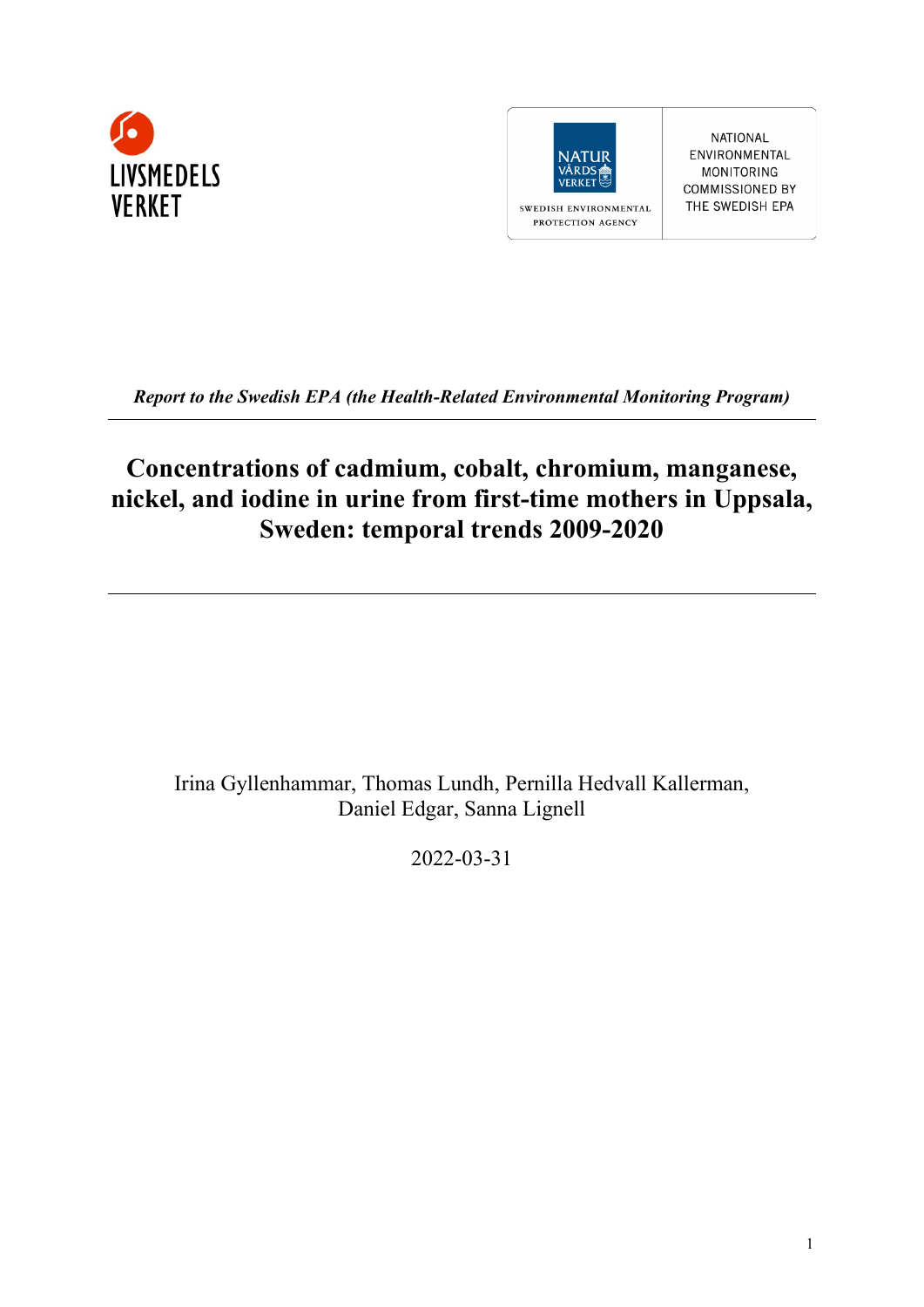

NATIONELL MILJÖÖVERVAKNING PÅ UPPDRAG AV NATURVÅRDSVERKET

ÄRENDENNUMMER NV-00653-18 AVTALSNUMMER 215-18-001 PROGRAMOMRÅDE Hälsorelaterad MÖ DELPROGRAM Biologiska mätdata – organiska ämnen

# **Concentrations of cadmium, cobalt, chromium, manganese, nickel, and iodine in urine from first-time mothers in Uppsala, Sweden: temporal trends 2009-2020**

| <b>Rapportförfattare</b><br>Irina Gyllenhammar, Livsmedelsverket<br>Thomas Lundh, Lunds universitet<br>Pernilla Hedvall Kallerman, Livsmedelsverket<br>Daniel Edgar, Livsmedelsverket<br>Sanna Lignell, Livsmedelsverket                                                                                                                                                                                                                                                                                                                                                                                                                                                                                                                                                                                                                                                                                                                                                                                                                                                      | <b>Utgivare</b><br>Livsmedelsverket<br><b>Postadress</b><br>Box 622, 751 26 Uppsala<br><b>Telefon</b><br>018-175500           |  |  |  |  |  |
|-------------------------------------------------------------------------------------------------------------------------------------------------------------------------------------------------------------------------------------------------------------------------------------------------------------------------------------------------------------------------------------------------------------------------------------------------------------------------------------------------------------------------------------------------------------------------------------------------------------------------------------------------------------------------------------------------------------------------------------------------------------------------------------------------------------------------------------------------------------------------------------------------------------------------------------------------------------------------------------------------------------------------------------------------------------------------------|-------------------------------------------------------------------------------------------------------------------------------|--|--|--|--|--|
| <b>Rapporttitel</b><br>Concentrations of cadmium, cobalt,<br>chromium, manganese, nickel, and iodine in<br>urine from first-time mothers in Uppsala,<br>Sweden: temporal trends 2009-2020                                                                                                                                                                                                                                                                                                                                                                                                                                                                                                                                                                                                                                                                                                                                                                                                                                                                                     | <b>Beställare</b><br>Naturvårdsverket<br>106 48 Stockholm<br><b>Finansiering</b><br>Nationell hälsorelaterad miljöövervakning |  |  |  |  |  |
| Nyckelord för plats<br>Uppsala, Sverige                                                                                                                                                                                                                                                                                                                                                                                                                                                                                                                                                                                                                                                                                                                                                                                                                                                                                                                                                                                                                                       |                                                                                                                               |  |  |  |  |  |
| Nyckelord för ämne<br>Kadmium, kobolt, krom, mangan, nickel, jod, postpartum, urin                                                                                                                                                                                                                                                                                                                                                                                                                                                                                                                                                                                                                                                                                                                                                                                                                                                                                                                                                                                            |                                                                                                                               |  |  |  |  |  |
| Tidpunkt för insamling av underlagsdata<br>2009-2020                                                                                                                                                                                                                                                                                                                                                                                                                                                                                                                                                                                                                                                                                                                                                                                                                                                                                                                                                                                                                          |                                                                                                                               |  |  |  |  |  |
| Sammanfattning                                                                                                                                                                                                                                                                                                                                                                                                                                                                                                                                                                                                                                                                                                                                                                                                                                                                                                                                                                                                                                                                |                                                                                                                               |  |  |  |  |  |
| Sedan 1996 samlas blod- och modersmjölksprover regelbundet in från förstföderskor i Uppsala i den så<br>kallade POPUP-studien. Sedan 2009 tas också ett urinprov. I denna rapport har tidstrender för kadmium,<br>kobolt, krom, mangan, nickel och jod studerats i urinprov (n=371) insamlade mellan 2009 och 2020.<br>Resultaten visade inte någon trend för kadmium vilket stämmer överens med andra studier. För nickel och<br>krom sågs en nedåtgående trend med i medeltal 8,8 respektive 3,5 % per år. Kadmiumhalterna i denna<br>studie var på samma nivå som hos medelålders svenska kvinnor (50-59 år) och något högre än i andra<br>studier från Sverige på gravida kvinnor och kvinnor i åldern 19-39 år. Totalt 25 av de 371 mammorna (7%)<br>hade halter över 0.5 µg/g kreatinin, vilket är den nivå som anses kunna öka risken för påverkan på<br>skelettet. Alla deltagare i studien hade precis genomgått en graviditet vilket kan påverka resultaten, t ex<br>är det vanligt med låga järnnivåer under graviditet som i sin tur kan öka upptaget av kadmium. |                                                                                                                               |  |  |  |  |  |
| Kadmium-halter i urin från rökare och före-detta rökare var högre jämfört med kvinnor som uppgett att de<br>inte var rökare. Detta resultat stämmer väl med andra studier. Halter av kadmium, kobolt och jod var högre                                                                                                                                                                                                                                                                                                                                                                                                                                                                                                                                                                                                                                                                                                                                                                                                                                                        |                                                                                                                               |  |  |  |  |  |

inte var rökare. Detta resultat stämmer väl med andra studier. Halter av kadmium, kobolt och jod var högre bland vegetarianer, alltså kvinnor som uppgett att de inte äter animaliskt kött, jämfört med kvinnor som äter kött. Högre halter av kadmium och kobolt kan bero på låg järnstatus och som är vanligare hos vegetarianer.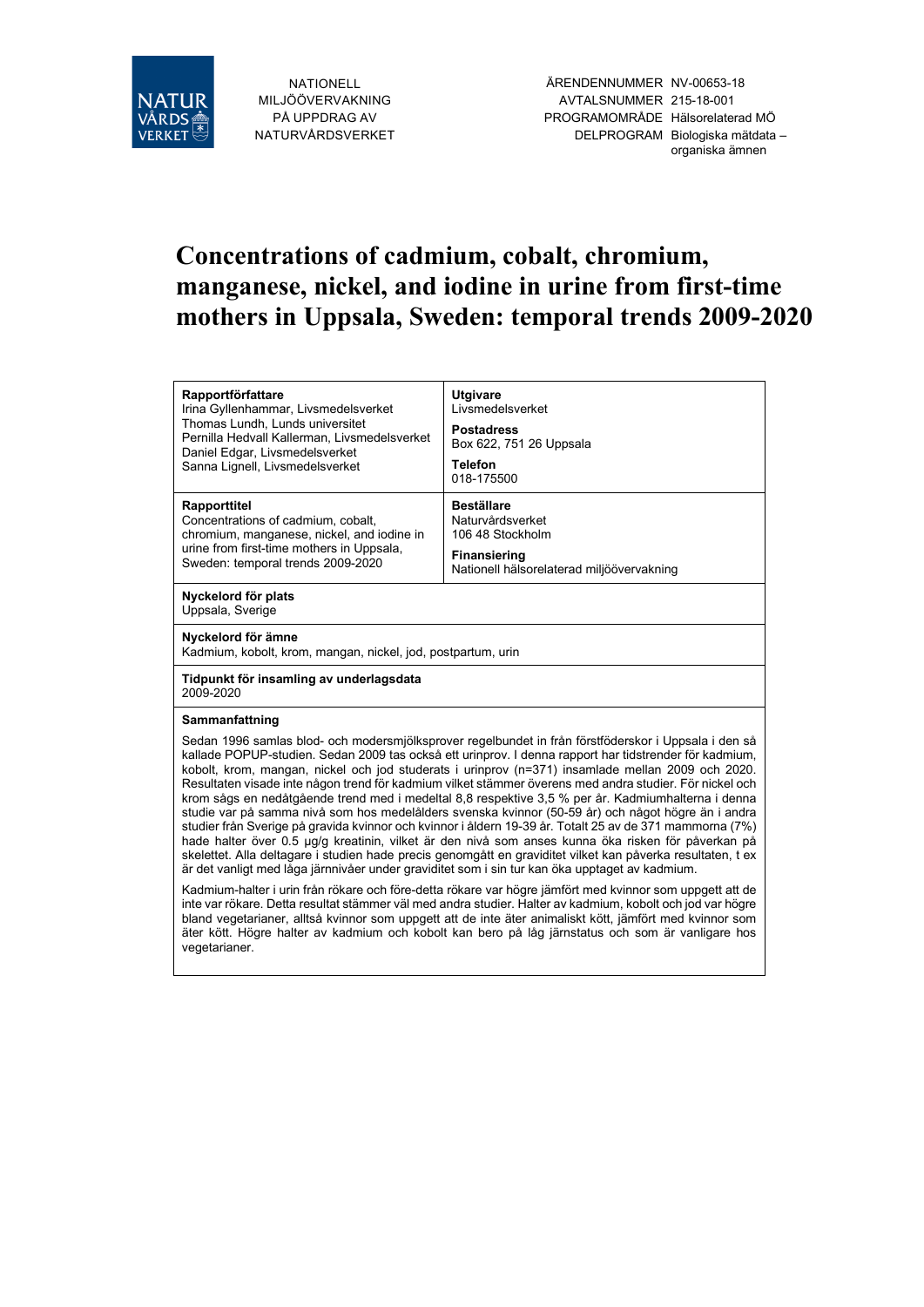### **TABLE OF CONTENTS**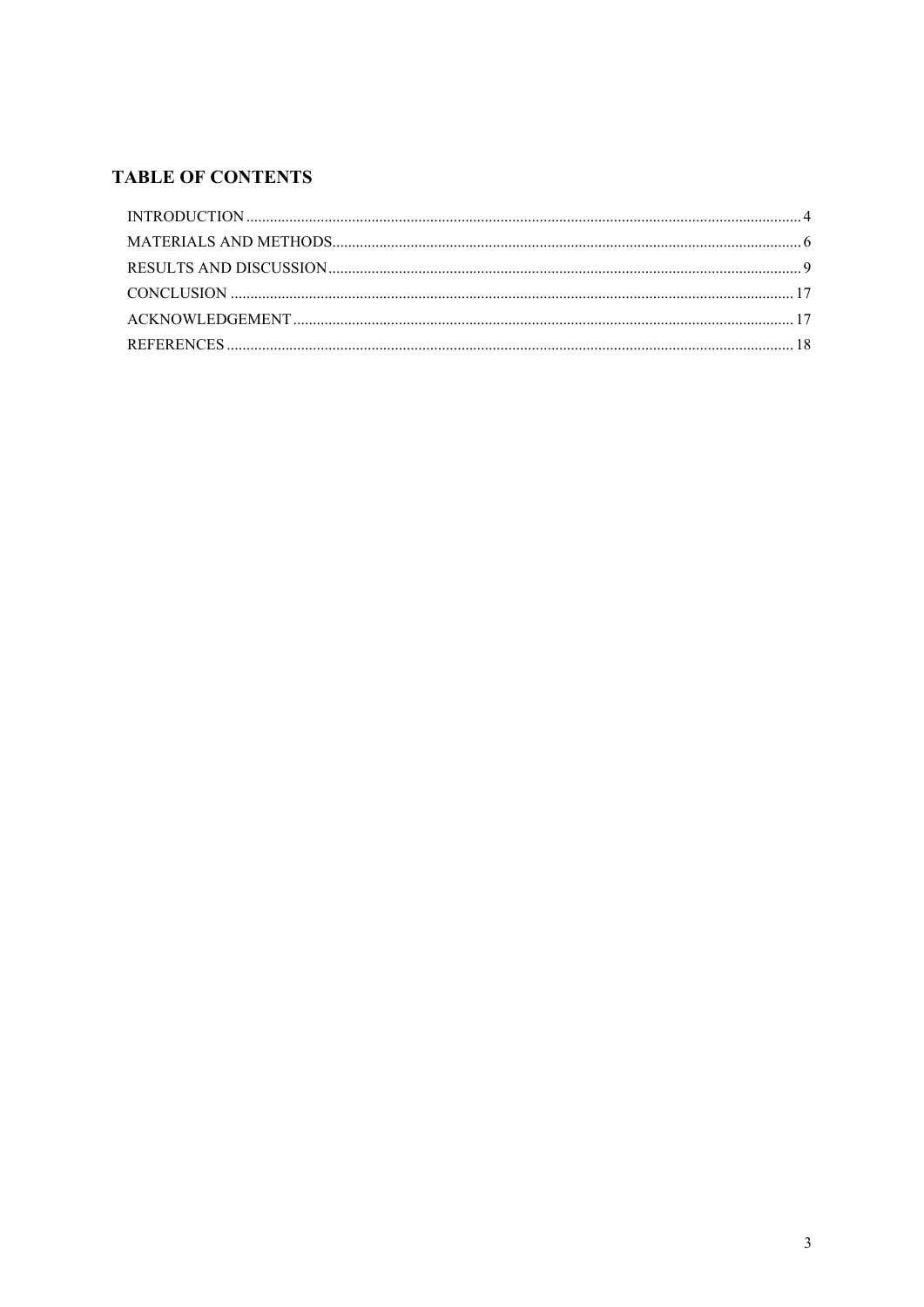#### <span id="page-3-0"></span>**INTRODUCTION**

The Swedish Food Agency has conducted recurrent sampling of breastmilk and blood from primiparous women in Uppsala since 1996, in the so-called POPUP study (Persistent Organic Pollutants in Uppsala Primiparas). The Swedish Environmental Protection Agency has funded the study since the year 2000. The main aim of the study is to investigate temporal trends of exposure to persistent organic pollutants (POP) among pregnant and nursing women. Since 2009, urine samples are collected from the women in POPUP three weeks after delivery. In the present study, cadmium, cobalt, chromium, nickel and iodine were analysed in urine samples collected 2009-2020. This is the first time that temporal trends of elements have been investigated within the POPUP study. Of main concern among the analysed elements is cadmium. Cadmium is a metal that is toxic to the kidneys, bone, testicles and recent studies also found associations between cadmium exposure and cardiovascular diseases (Barregård et la. 2021).

Cadmium is a metal naturally occurring in the soil at low levels. It is also continually added to the soil through sewage sludge, air pollution and cadmium contaminated fertilizer (Järup and Åkesson, 2009). Food is the main source of cadmium exposure in the general population, but smoking can be a major contributing factor. Smokers have, on average, 4-5 times higher cadmium levels compared to non-smokers due to high concentrations of cadmium in tobacco leaves and a higher absorption of cadmium through the lungs compared to the gastrointestinal tract (Satarug and Moore, 2004). Cadmium accumulates slowly in the body and the highest levels are found in the kidneys,and is reflected in the urinary cadmium concentration. The European Food Safety Authority (EFSA) has established a tolerable weekly intake (TWI) for cadmium from food of 2.5 μg/kg body weight (bw)/week which is related to a critical urinary concentration of 1 µg/g creatinine after around 50 years of exposure (EFSA, 2009). However, recent studies have observed negative effects on the skeleton at urine concentrations of 0.5 µg/g creatinine (Järup and Åkesson, 2009, Åkesson et al. 2014).

Ingested cadmium is absorbed in the gastrointestinal tract through the same mechanism as iron. This makes cadmium absorption higher when iron status is low. Several studies have shown that cadmium concentrations in blood and urine are increased at lower iron levels (Åkesson et al. 2002, Julin et al. 2011, Bjermo et al. 2013a). Cereal products are the largest source of cadmium in food, but potatoes and other root-vegetables also contribute significantly to the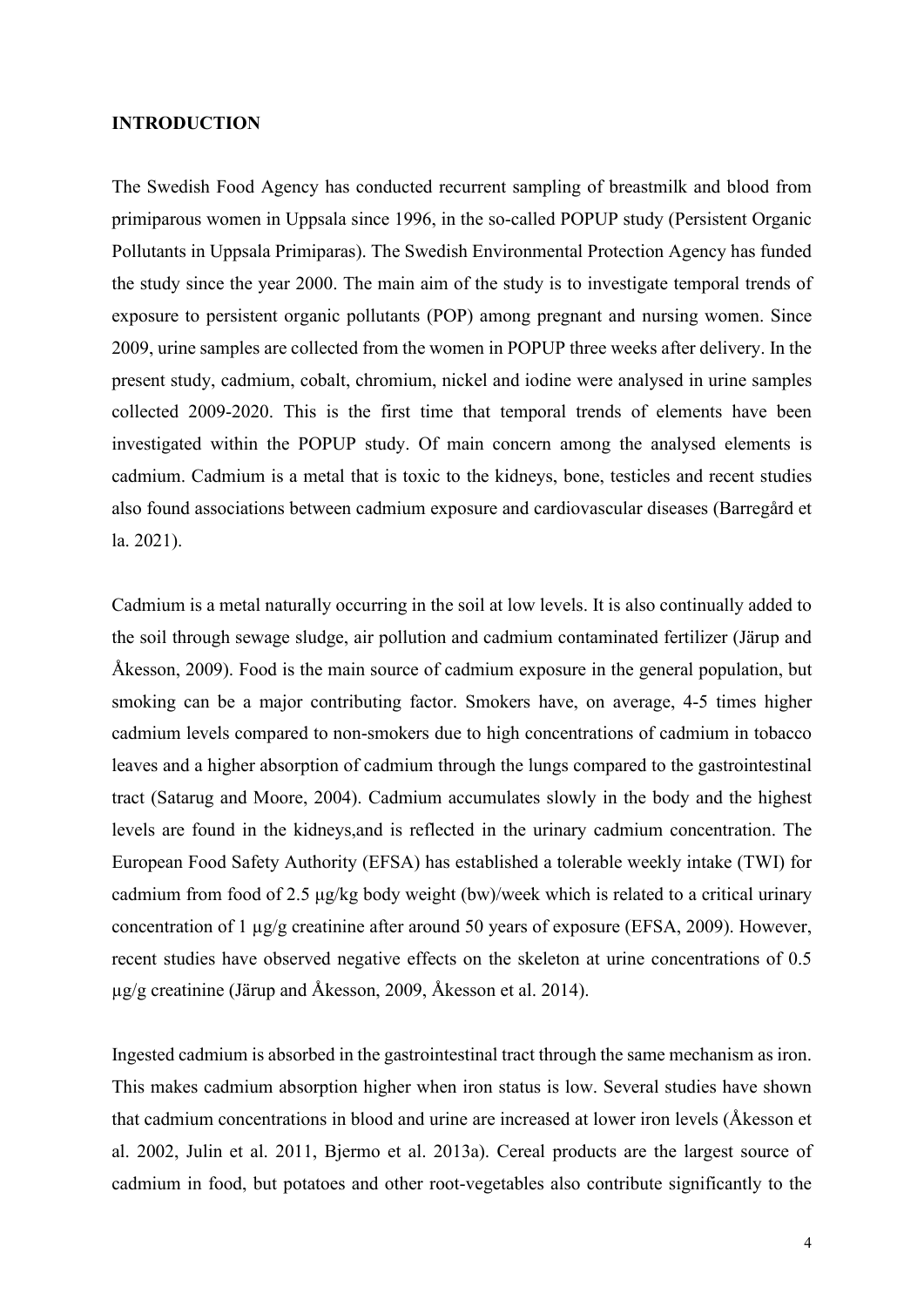exposure. There are also certain foods that may contribute disproportionally but are seldom consumed, such as the prince/horse mushroom and brown crab meat (Livsmedelsverket, 2017). According to the Swedish market basket survey the estimated weekly mean intake per capita in Sweden is 1.3 µg cadmium/kg bw (Livsmedelsverket, 2017).

Cobalt is included in the essential vitamin B12 complex and is therefore considered as an essential trace element (Gad, 2014). Higher cobalt levels in blood have been found in women with low iron stores, which is related to the common absorption and transport mechanisms of iron and cobalt (Meltzer et al., 2010). The main exposure sources of cobalt are through inhalation and ingestions of food and drinking water (ATSDR, 2004). The estimated mean per capita intake of cobalt in Sweden is around 11 µg/day (Livsmedelsverket, 2017). The toxicity of cobalt includes its ability to inhibit different enzymes for example those involved in the cellular respiration. Also, cobalt inhibits the iodine metabolism resulting in reduced thyroid activity (Gad, 2014).

Chromium is naturally occurring in air, water and soil and is ubiquitous in food. The role of chromium as an essential nutrient for humans is still unclear. EFSA has set a TDI of 300 μg/kg bw/day for chromium in trivalent form (Cr(III)) based on the lowest NOAEL identified in a chronic oral toxicity study in rats (EFSA, 2014). EFSA has not set any average requirement due to lack of evidence. The estimated mean per capita intake of chromium in Sweden is around 41 µg/day (Livsmedelsverket, 2017).

Manganese is an essential element and is needed for many biological functions such as protein synthesis. The main source is food, such as rice, oatmeal and leafy vegetables, and drinking water. Manganese and iron share absorption pathway (Nielsen, 2012), hence, blood manganese concentrations have been found elevated at iron deficiency (Kim et al. 2005). High exposure to manganese can cause toxic neurological effects (ATSDR, 2012). Adequate intake is estimated to 3 mg/day for adults (EFSA, 2013) and normal manganese levels in urine are 1–8 μg/L (ATSDR, 2012). The estimated mean per capita intake of manganese in Sweden is around 4.2 mg/day (Livsmedelsverket, 2017).

Nickel is a trace element found in small amounts in food. The function of nickel in the body is not fully understood. Nickel has a tolerable daily intake of 13 µg/kg bw based on developmental effects in rats. However, for nickel-sensitised individuals it can cause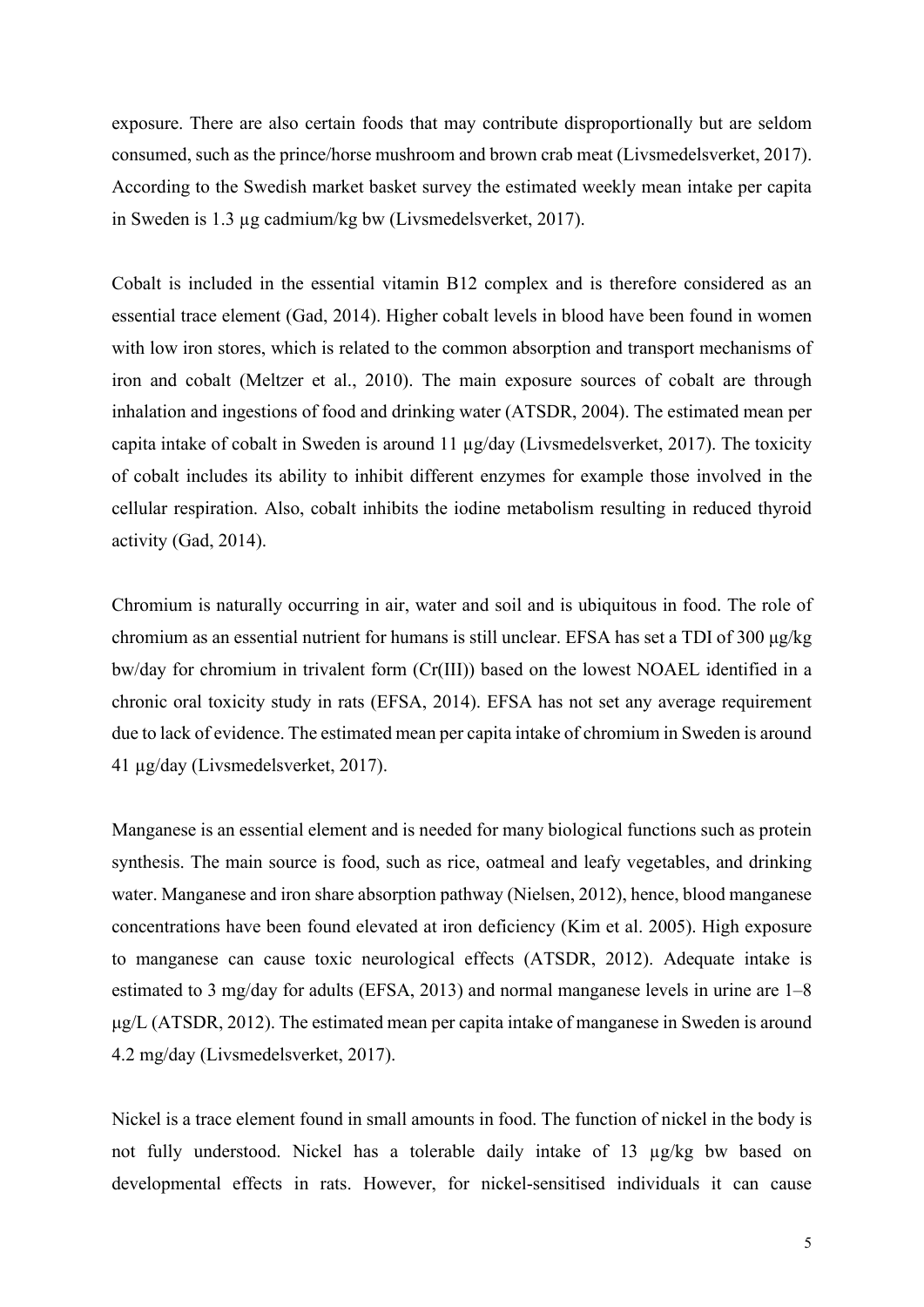eczematous flare-ups acutely, and the lowest observed adverse effect level (LOAEL) for this effect is 4.3 µg/kg bw (EFSA 2020). The estimated mean per capita intake of nickel exposure in Sweden is around 133 µg/day, which equates to 1.7 µg/kg bw/day (Livsmedelsverket, 2017).

Iodine is required for the synthesis of thyroid hormones and foods like lean fish, shellfish, eggs and dairy products contain a lot of iodine. Iodized table salt is also an important source of iodine. The recommended daily intake is 150 µg/dag for adults, 175 µg/day for pregnant women and 200  $\mu$ g/day for breastfeeding women (NNR, 2014). Based on data from the Swedish market basket survey, the estimated mean per capita intake of iodine in Sweden is around 92 µg/day (Livsmedelsverket, 2017). This intake is however an underestimate since the market basket survey does not include iodized salt. An upper limit of 600 µg is set by The Scientific Committee on Food (SCF, 2006). EFSA considers that a urinary concentration of less than 100 μg/L indicates an inadequate iodine intake (Efsa, 2014).

#### <span id="page-5-0"></span>**MATERIALS AND METHODS**

#### *Recruitment and sampling*

Participants were randomly recruited among first-time mothers who were Swedish by birth and delivered at Uppsala University Hospital. Thirty women participated every year between 2009 and 2020, except for 2019 when 50 mothers were recruited. The participation rate was 47%. Spot urine samples were collected three weeks after delivery. Demographic data on age, weight, height, and lifestyle and food habits etc. of the mothers were obtained from questionnaires. The present study includes urine samples from 371 women.

#### *Analytical procedure*

Prior to analysis, the urine samples were diluted 20-fold with an alkaline solution according to Barany et al. (1997) and all samples were prepared in duplicate. The concentrations of metals were determined by inductively coupled plasma mass spectrometry (ICP-MS; iCAP Q, Thermo Fisher Scientific, Bremen, GmbH, Germany) equipped with collision cell with kinetic energy discrimination and helium as the collision gas in peak-jumping mode. The limit of detection (LOD) was calculated as three times the standard deviation for the blank. The method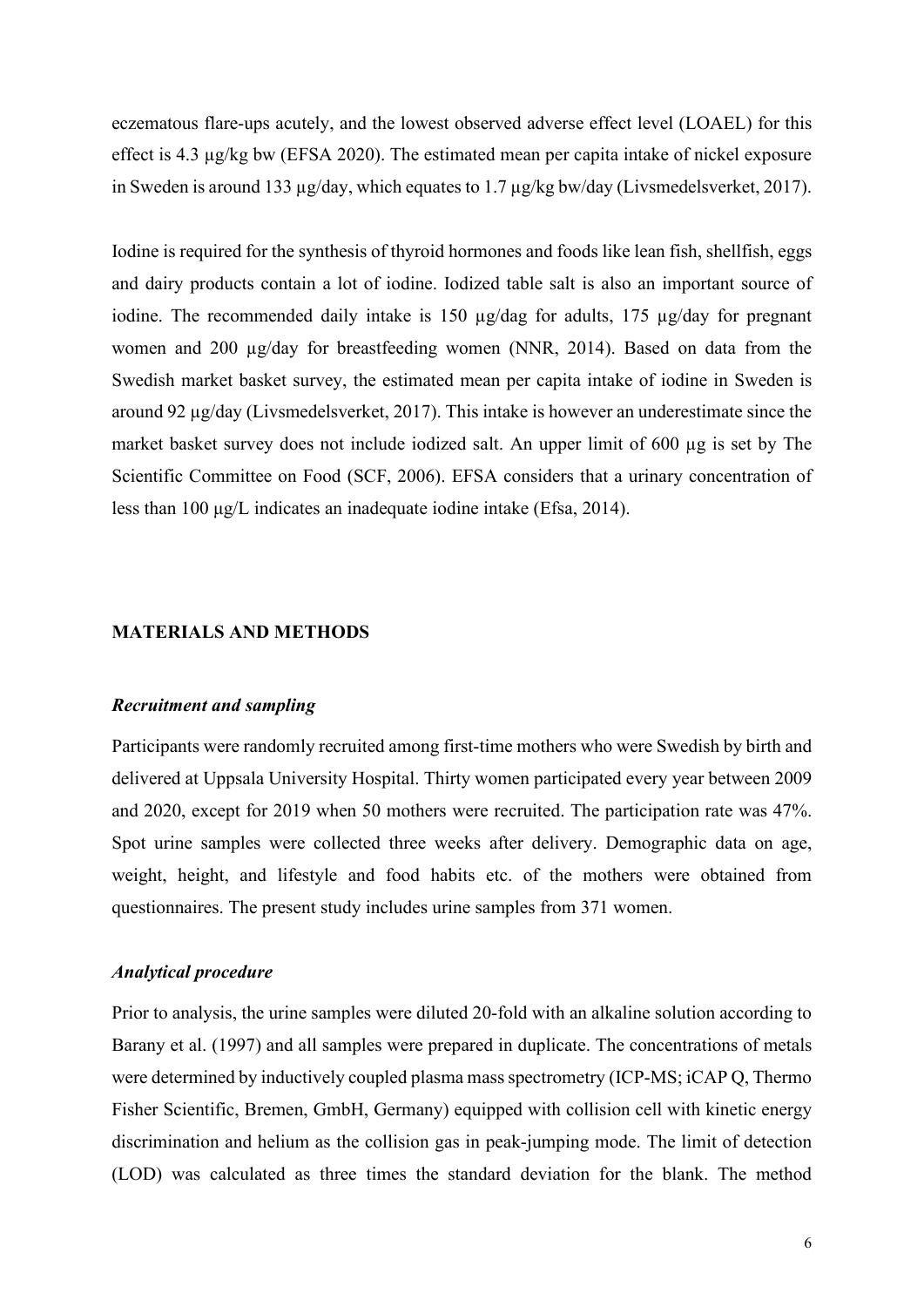imprecision was calculated as the coefficients of variation in measurements of duplicate preparations. Certified reference materials were routinely analysed among the samples to ensure the analytical quality. The reference materials were obtained from The German External Quality Assessment Scheme, Erlangen Germany (G-EQUAS R66), material 7A/B and 1A. There was good agreement between known and measured concentrations in the reference materials (Table 1). The analyses were performed at the Division of Occupational and Environmental Medicine, Lund University, Sweden.

|                |             |             | Reference samples <sup>a</sup> |                          |  |  |
|----------------|-------------|-------------|--------------------------------|--------------------------|--|--|
| <b>Element</b> | <b>LOD</b>  | Imprecision | <b>Measured</b>                | <b>Target</b>            |  |  |
|                |             |             | Mean $\pm SD$                  | Value (Accepted range)   |  |  |
|                | $(\mu g/L)$ | $(\%)$      | $(\mu g/L)$                    | $(\mu g/L)$              |  |  |
| Cadmium (Cd)   | 0.01        | 5.3         | $0.21 \pm 0.01$                | $0.20 (0.08-0.32)^{b}$   |  |  |
|                |             |             | $1.11 \pm 0.21$                | 1.06 $(0.85-1.27)^c$     |  |  |
|                |             |             | $2.35 \pm 0.07$                | 2.33 $(1.97-2.69)^d$     |  |  |
| Cobalt (Co)    | 0.02        | 5.1         | $4.4 \pm 0.20$                 | 4.3 $(3.4-5.2)^d$        |  |  |
| Chromium (Cr)  | 0.08        | 17          | $0.32 \pm 0.05$                | $0.36$ $(0.21-0.51)^{b}$ |  |  |
|                |             |             | $0.98 \pm 0.22$                | $0.99$ $(0.81 - 1.17)^c$ |  |  |
|                |             |             | $9.8 \pm 0.41$                 | 9.7 $(8.2-11.2)^d$       |  |  |
| Manganese (Mn) | 0.06        | 14          | $4.9 \pm 0.14$                 | 5.2 $(4.3-6.1)^d$        |  |  |
| Nickel (Ni)    | 0.25        | 5.4         | $0.94 \pm 0.10$                | $0.98$ $(0.65-1.31)^{b}$ |  |  |
|                |             |             | $3.1 \pm 0.67$                 | 3.0 $(2.4-3.5)^c$        |  |  |
|                |             |             | $11.5 \pm 0.71$                | 11.3 $(9.2-13.4)^d$      |  |  |
| Iodine $(I)$   | 0.60        | 3.5         | $86 \pm 5.8$                   | 86 $(76-96)^d$           |  |  |
| $a_n = 66$     |             |             |                                |                          |  |  |

*Table 1. Limit of detection (LOD) and Quality control data for the measurements.*

b G-EQUAS R66 7A

c G-EQUAS R66 7B

d G-EQUAS R66 1A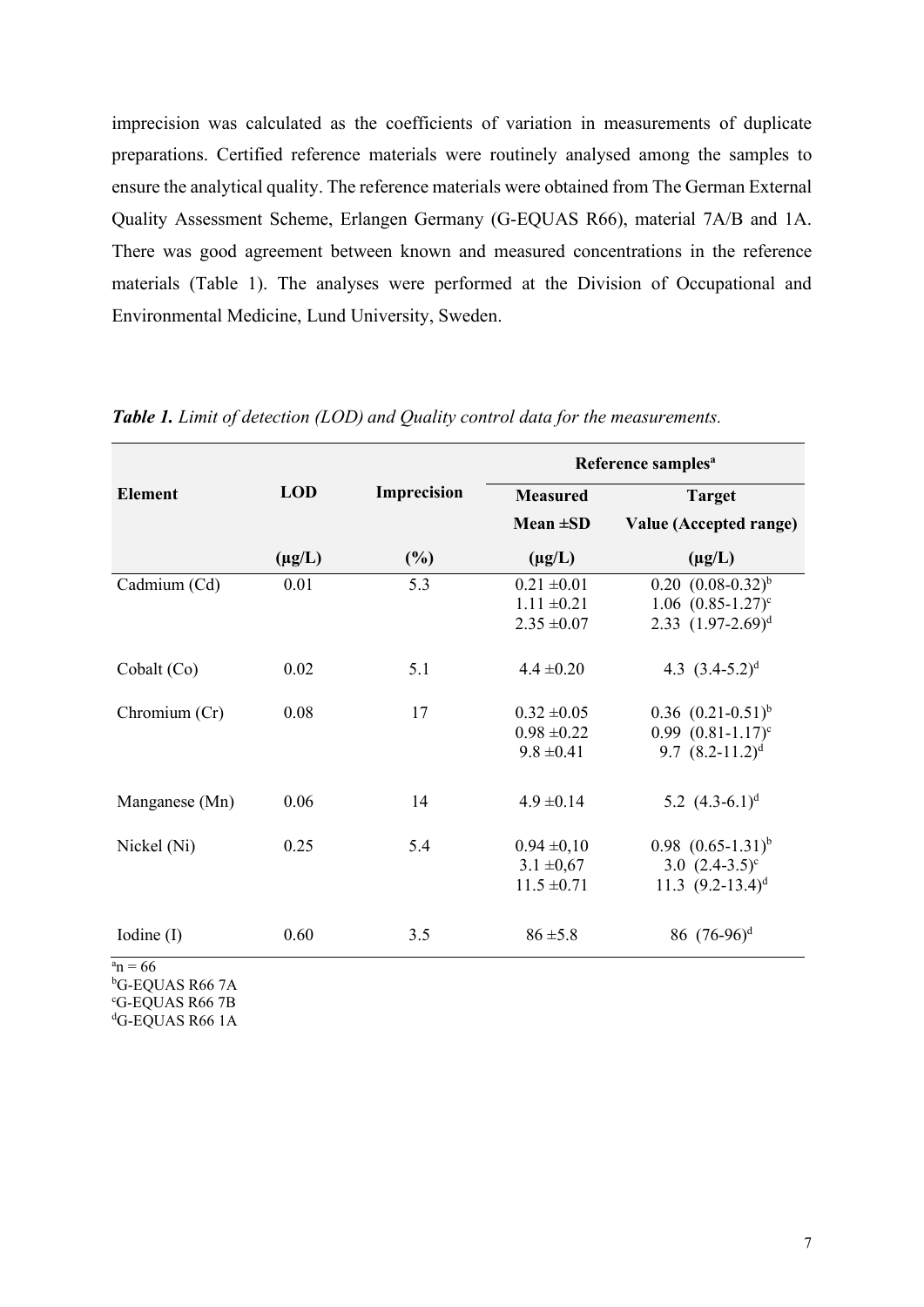#### *Calculations and statistics*

Statistical analyses were performed using the software package STATA version 15.1. When urine concentrations were below LOD, the reported urine concentrations were used (i.e. the blank concentration was subtracted from the measured concentration of the sample). Correlations between density adjusted urine concentrations of the different elements were tested with Spearman's rank correlation test. Temporal trends were investigated for the study period 2009-2020. Linear regressions were used to analyse associations between lntransformed density-adjusted urine concentrations and sampling year. Multiple linear regression analyses including the covariates age, pre-pregnancy body mass index (BMI), weight gain during pregnancy  $(\%)$ , weight loss from delivery to time of sampling  $(\%)$ , education, smoking, vegetarian diet, and season of sampling were also conducted. Observations with standardized residuals  $\geq$ 3 were regarded as outlier and omitted in these tests. As a consequence of the logarithmic transformation, the associations between sampling year and urine concentrations are presented as percent change of concentrations per year, and not as change in absolute levels. For different smoking and vegetarian categories, adjusted means, of density adjusted urine concentrations, were calculated and compared using ANCOVA and a linear model. The means and 95% confidence interval were adjusted for age, pre-pregnancy BMI, weight gain during pregnancy, weight loss after delivery, education, sampling year and season.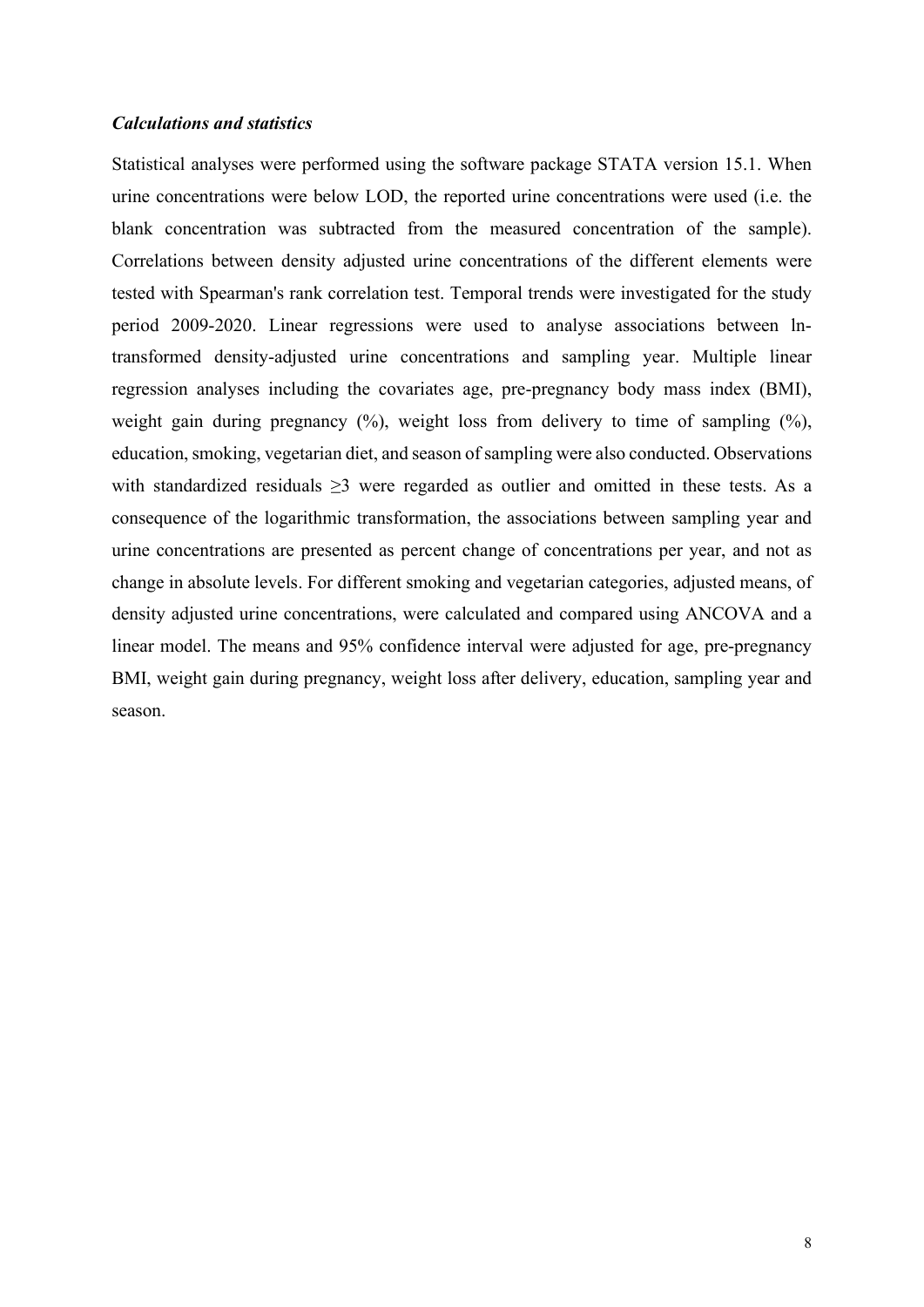#### <span id="page-8-0"></span>**RESULTS AND DISCUSSION**

Characteristics of the first-time mothers with urine samples 2009-2020 are shown in [Table 2.](#page-8-1)

| Variable                                              |                               | $Mean \pm SD$      | (Min-Max)                       |
|-------------------------------------------------------|-------------------------------|--------------------|---------------------------------|
| Age (year)                                            |                               | $30 \pm 4$ (20-45) |                                 |
| Pre-pregnancy body mass index (BMI, $\text{kg/m}^2$ ) |                               |                    | $23 \pm 4$ (17-44)              |
| Weight gain during pregnancy $(\%)$                   |                               |                    | $24 \pm 9$ (-6-57)              |
| Weight reduction from delivery to sampling $(\%)$     |                               |                    | $9 \pm 3$ (-1-18)               |
| Urine creatinine (mmol/L)                             |                               |                    | $7.7 \pm 4.1$ (0.60-25.8)       |
| Urine density $(g/L)$                                 |                               |                    | $1.015 \pm 0.006$ (1.003-1.039) |
| Variable                                              |                               | N                  | (%)                             |
| Education                                             | Max 3-4 years of high school  |                    | 57 (15%)                        |
|                                                       | 1-3 years of higher education |                    | 78 (21%)                        |
|                                                       | >3 years of higher education  |                    | 236 (64%)                       |
| Smoking <sup>a</sup>                                  | Non-smoker                    |                    | 290 (78%)                       |
|                                                       | Former smoker                 |                    | 67 (18%)                        |
|                                                       | Smoker                        |                    | 14 $(4\%)$                      |
| Vegetarian diet <sup>b</sup>                          | No                            |                    | 322 (90%)                       |
|                                                       | Yes                           |                    | 35 $(10\%)$                     |
| Season for sampling                                   | Spring                        |                    | 106(29%)                        |
|                                                       | Summer                        |                    | 47 (13%)                        |
|                                                       | Autumn                        |                    | 140 (38%)                       |
|                                                       | Winter                        |                    | 78 (21%)                        |

<span id="page-8-1"></span>*Table 2. Population characteristics (N=371).* 

Winter 78 (21%)<br>
<sup>a</sup>Women who stopped before pregnancy are considered to be former smoker. Women who smoked during pregnancy are defined as smoker even if they stopped during the first or second month of pregnancy. b Women that have answered that they are not eating animal meat were considered as vegetarians.

Urine concentrations of the analysed compounds are presented in [Table 3.](#page-10-0) Both reported concentrations and concentrations adjusted for urine density and creatinine are included. Cadmium, cobalt, nickel and iodine had detectable concentrations in all samples or only a few samples with concentrations below LOD whereas chromium and manganese had undetected levels in 13% and 39% of the samples, respectively (Table 3).

The cadmium concentrations in these first-time mothers (median 0.16  $\mu$ g/L and 0.20  $\mu$ g/g creatinine) were in the same range as in Swedish women at 50-59 years of age (median 0.18  $\mu$ g/L) (Kippler et al. 2020), but somewhat higher compared to pregnant women from northern Sweden (median 0.10 µg/L) (Gustin et al, 2021) and also higher compared to 19-29 and 30-39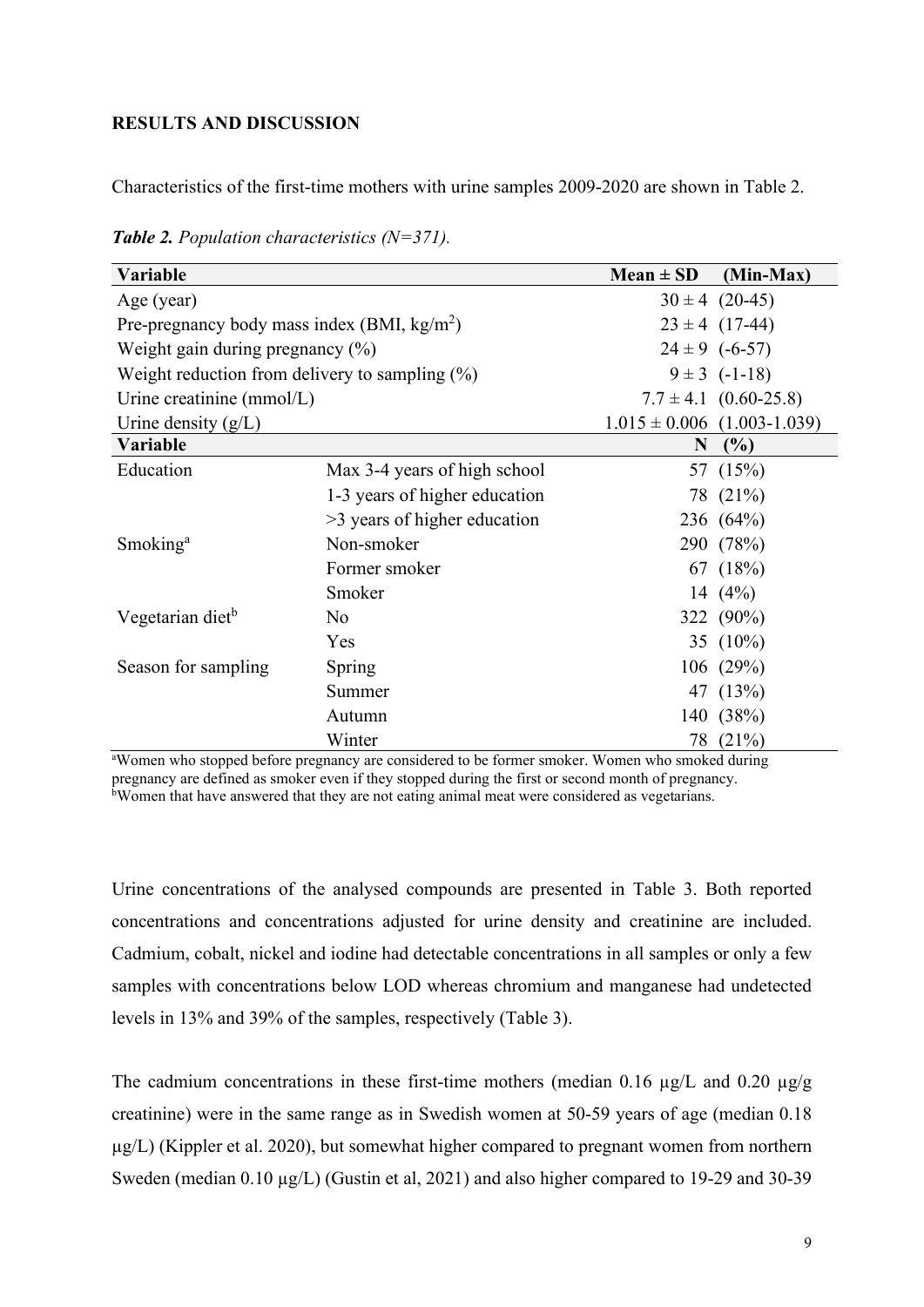year old women in the Riksmaten biomonitoring study (median 0.09 and 0.10  $\mu$ g/g creatinine, respectively) (Bjermo et al. 2013b) and women aged 20-29 from Stockholm (median 0.17 µg/g creatinine (Berglund et al. 2010). The risk assessment of cadmium conducted by EFSA established a TWI based on a urinary concentration of 1 µg/g creatinine after around 50 years of exposure to protect from negative effects on the kidneys (EFSA, 2009). However, negative effects on the skeleton have been observed at urine concentrations of 0.5  $\mu$ g/g creatinine (Järup and Åkesson, 2009, Åkesson et al. 2014). Furthermore, newly developed human biomonitoring guidance values for cadmium has set the threshold in urine to 0.3 and 0.5  $\mu$ g/g creatinine for the age groups of 21-30 and 31-40, respectively (Lamkarkach et al. 2021). In the present study, one woman had urine concentrations above 1 µg/g creatinine and 25 women (7%) had concentrations above 0.5  $\mu$ g/g creatinine. The relatively high levels of cadmium in this study could be due to that all women were sampled 3 weeks after delivery. High levels could be expected because cadmium and iron share absorption pathway and iron depletion is common during pregnancy. It has been shown that women who had their iron stores depleted during pregnancy had increased urinary cadmium after the pregnancy (Åkesson et al. 2002).

The levels of cobalt were lower and for nickel higher in the present study, compared to a study of women in third trimester from Spain, sampled 2003-2008 (geometric mean 1.1 and 1.7 µg/g creatinine, respectively) (Lozano et al. 2022). Median levels of cobalt and manganese were also lower in the present study compared to women from the U. S, sampled in 2011-2012, from the National Health and Nutrition Examination Survey (NHANES) (median 0.43 and 0.16  $\mu$ g/g creatinine, respectively) (CDC, 2017). Median urine levels of chromium were below LOD (0.19 µg/L) in women sampled 2017-2018 from NHANES and could not be compared to the levels in the present study with a lower LOD (0.08 µg/L) (CDC, 2022).

The median urinary iodine concentration in the present study  $(56 \mu g/L)$  was about half of the median concentrations in women sampled during pregnancy in northern Sweden, 2015-2018 (113 µg/L) (Stråvik et al, 2021) and in Finland in 2013-2017 (120 µg/L) (Miles et al. 2022). In the Finnish study, the median urine iodine concentration was lower 3 months postpartum than during pregnancy (89 vs 120  $\mu$ g/L), but still higher than in the present study. We speculate that the low measured levels of iodine in the POPUP participants may be due to the recent delivery. EFSA considered that a urine concentration less than 100 μg/L indicates insufficient iodine intake (EFSA, 2014) and in the present study, 321 women (87%) had levels below that. Sufficient iodine levels are particularly important during pregnancy. Severe iodine deficiency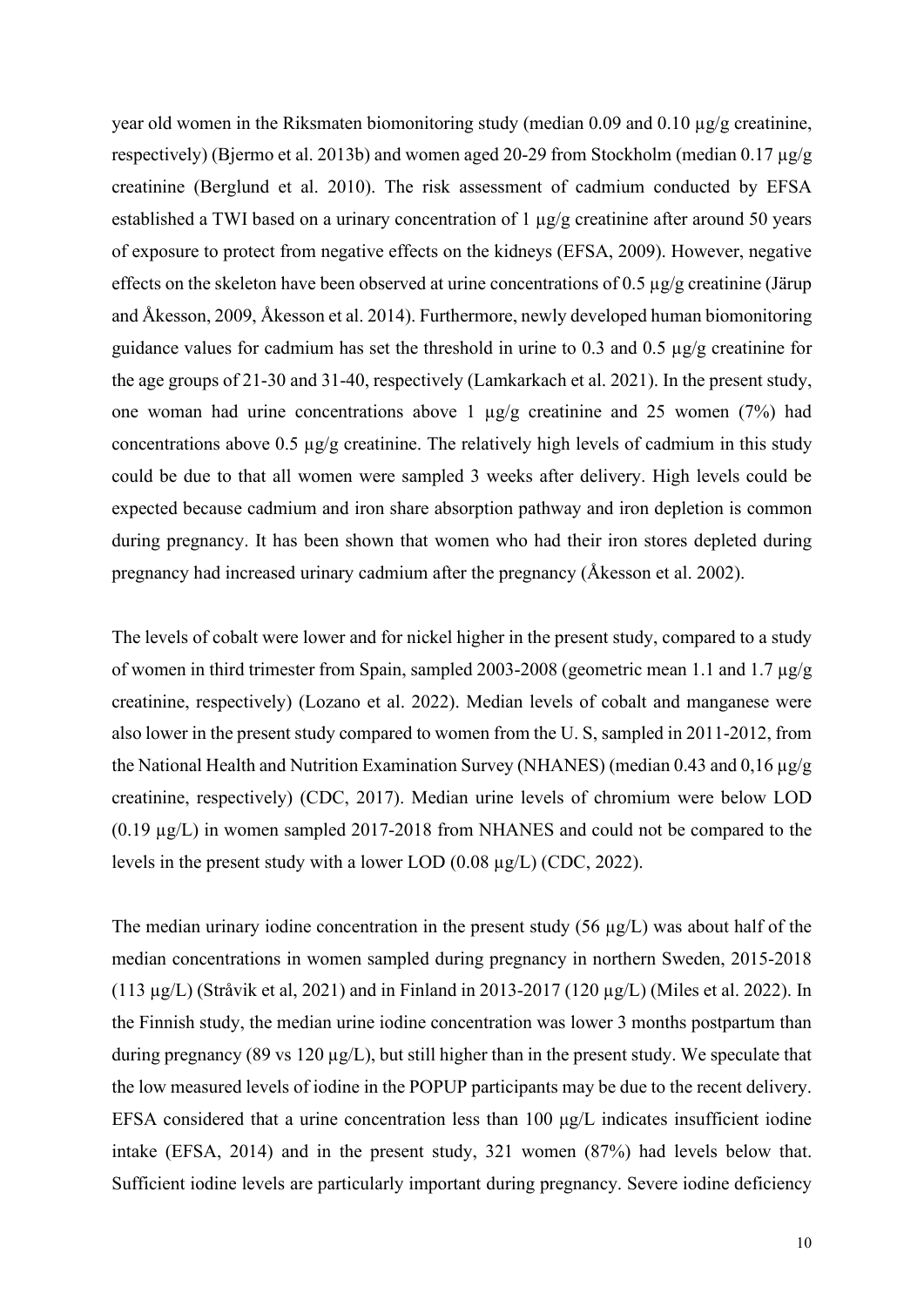in pregnant women may cause mental retardation in the child, but mild deficiency has also been suggested to be associated with developmental impairment (NNR 2014).

The correlation analysis showed low but significant correlations between cadmium and cobalt and also between cadmium and manganese (Table 4). It is known that low iron storage trigger the uptake of cadmium (Åkesson et al. 2002), cobalt (Meltzer et al. 2010) and manganese (Nielsen, 2012) due to shared absorption and transport mechanisms. Low iron storage might therefore contribute to the observed correlations as all women in the present study were sampled 3 weeks after delivery of their first child. Significant correlations were also observed for chromium and manganese, chromium and nickel, and cobalt and nickel, although the correlations were rather weak, Spearman´s correlation coefficients 0.27-0.42 (Table 4).

<span id="page-10-0"></span>*Table 3. Urine concentrations (ng/mL) of elements in first-time mothers between 2009 and 2020. Both reported, density-adjusted (ng/mL), mol creatinine-adjusted (µmol/mol creatinine), and g creatine-adjusted (µg/g creatinine) concentrations are presented (N=371).*

| <b>Elements</b> |              | Mean (SD)   | Median   | 95% percentile | Min-Max                     |          | <b>LOD</b><br>(ng/mL) |
|-----------------|--------------|-------------|----------|----------------|-----------------------------|----------|-----------------------|
| Cadmium         | raw          | 0.21(0.20)  | 0.16     | 0.53           | $0.02 - 1.87$               | 0(0)     | 0.01                  |
|                 | dens. adj    | 0.21(0.16)  | 0.16     | 0.51           | $0.04 - 1.31$               |          |                       |
|                 | crea mol adj | 0.24(0.15)  | 0.21     | 0.56           | $0.05 - 1.01$               |          |                       |
|                 | crea g adj   | 0.24(0.15)  | $0.20\,$ | 0.55           | $0.05 - 1.01$               |          |                       |
| Cobalt          | raw          | 0.42(0.55)  | 0.24     | 1.25           | $0.03 - 4.95$               | 0(0)     | 0.02                  |
|                 | dens. adj    | 0.39(0.37)  | 0.27     | 1.03           | $0.05 - 3.47$               |          |                       |
|                 | crea mol adj | 0.89(0.81)  | 0.63     | 2.31           | $0.18 - 7.21$               |          |                       |
|                 | crea g adj   | 0.46(0.42)  | 0.33     | 1.20           | $0.10 - 3.75$               |          |                       |
| Chromium        | raw          | 0.23(0.19)  | 0.19     | 0.56           | $0.003a - 1.47$             | 47(13)   | 0.08                  |
|                 | dens. adj    | 0.26(0.27)  | 0.18     | 0.67           | $0.004$ <sup>a</sup> -2.93  |          |                       |
|                 | crea mol adj | 0.70(0.85)  | 0.48     | 1.88           | $0.01a-8.13$                |          |                       |
|                 | crea g adj   | 0.32(0.39)  | 0.22     | 0.86           | $0.005^{\mathrm{a}} - 3.74$ |          |                       |
| Manganese       | raw          | 0.17(0.47)  | 0.07     | 0.49           | $0.005^{\mathrm{a}}$ -7.44  | 144 (39) | 0.06                  |
|                 | dens. adj    | 0.20(0.50)  | 0.08     | 0.76           | $0.005^{\mathrm{a}}$ -5.31  |          |                       |
|                 | crea mol adj | 0.52(1.53)  | 0.20     | 1.58           | $0.01a - 15.8$              |          |                       |
|                 | crea g adj   | 0.25(0.74)  | 0.09     | 0.77           | $0.005^{\mathrm{a}}$ -7.69  |          |                       |
| Nickel          | raw          | 3.55(5.73)  | 1.62     | 15.5           | $0.22^{\mathrm{a}} - 45.7$  | 3(1)     | 0.25                  |
|                 | dens. adj    | 4.15(9.18)  | 1.65     | 18.3           | $0.47^{\mathrm{a}} - 124$   |          |                       |
|                 | crea mol adj | 10.5(26.3)  | 3.83     | 52.0           | $0.80^{\mathrm{a}} - 371$   |          |                       |
|                 | crea g adj   | 5.46(13.7)  | 1.99     | 27.0           | $0.42^{\mathrm{a}} - 192$   |          |                       |
| Iodine          | raw          | 67.4(50.2)  | 55.5     | 157            | 5.70-558                    | 0(0)     | 0.60                  |
|                 | dens. adj    | 68.9 (46.6) | 57.7     | 141            | 17.8-578                    |          |                       |
|                 | crea mol adj | 76.6 (66.2) | 62.2     | 163            | 16.7-1023                   |          |                       |
|                 | crea g adj   | 86.0 (74.2) | 69.7     | 182            | 18.7-1148                   |          |                       |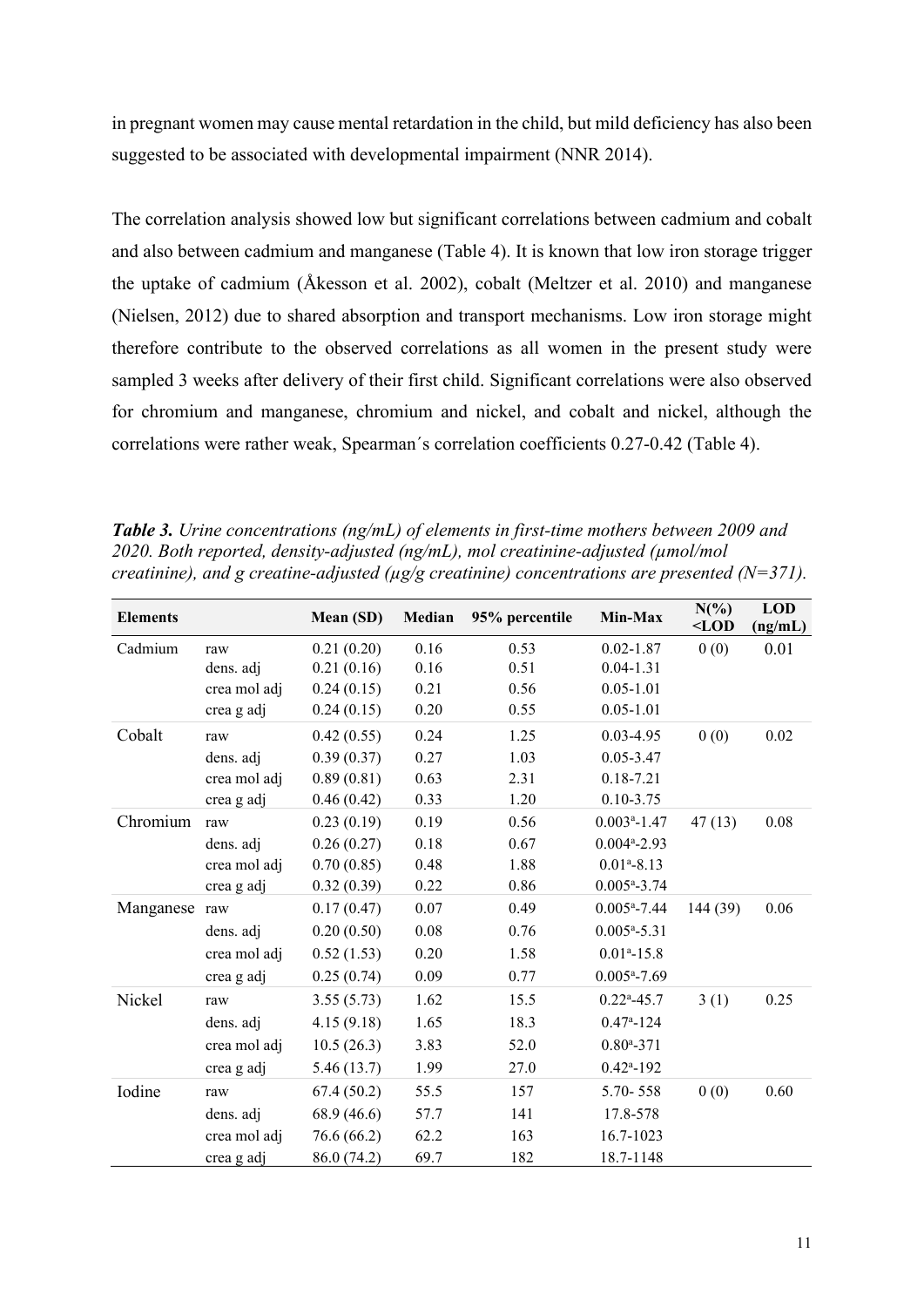SD = standard deviation, LOD = limit of detection. a Reported concentration below LOD.

|           | Cadmium           | Cobalt            | Chromium          | Manganese        | Nickel           | Iodine       |
|-----------|-------------------|-------------------|-------------------|------------------|------------------|--------------|
| Cadmium   | 1                 |                   |                   |                  |                  |              |
| Cobalt    | 0.21<br>p < 0.001 | 1                 |                   |                  |                  |              |
| Chromium  | 0.12<br>$p=0.36$  | 0.02<br>$p=1.0$   | 1                 |                  |                  |              |
| Manganese | 0.28<br>p < 0.001 | 0.003<br>$p=1.0$  | 0.30<br>p < 0.001 | 1                |                  |              |
| Nickel    | 0.04<br>$p=1.0$   | 0.27<br>p < 0.001 | 0.42<br>p < 0.001 | 0.13<br>$p=0.18$ | 1                |              |
| Iodine    | 0.04<br>$p=1.0$   | 0.11<br>$p=0.53$  | 0.06<br>$p=1.0$   | 0.08<br>$p=1.0$  | 0.11<br>$p=0.45$ | $\mathbf{1}$ |

*Table 4. Spearman's correlation between density adjusted urine concentrations (N=371).*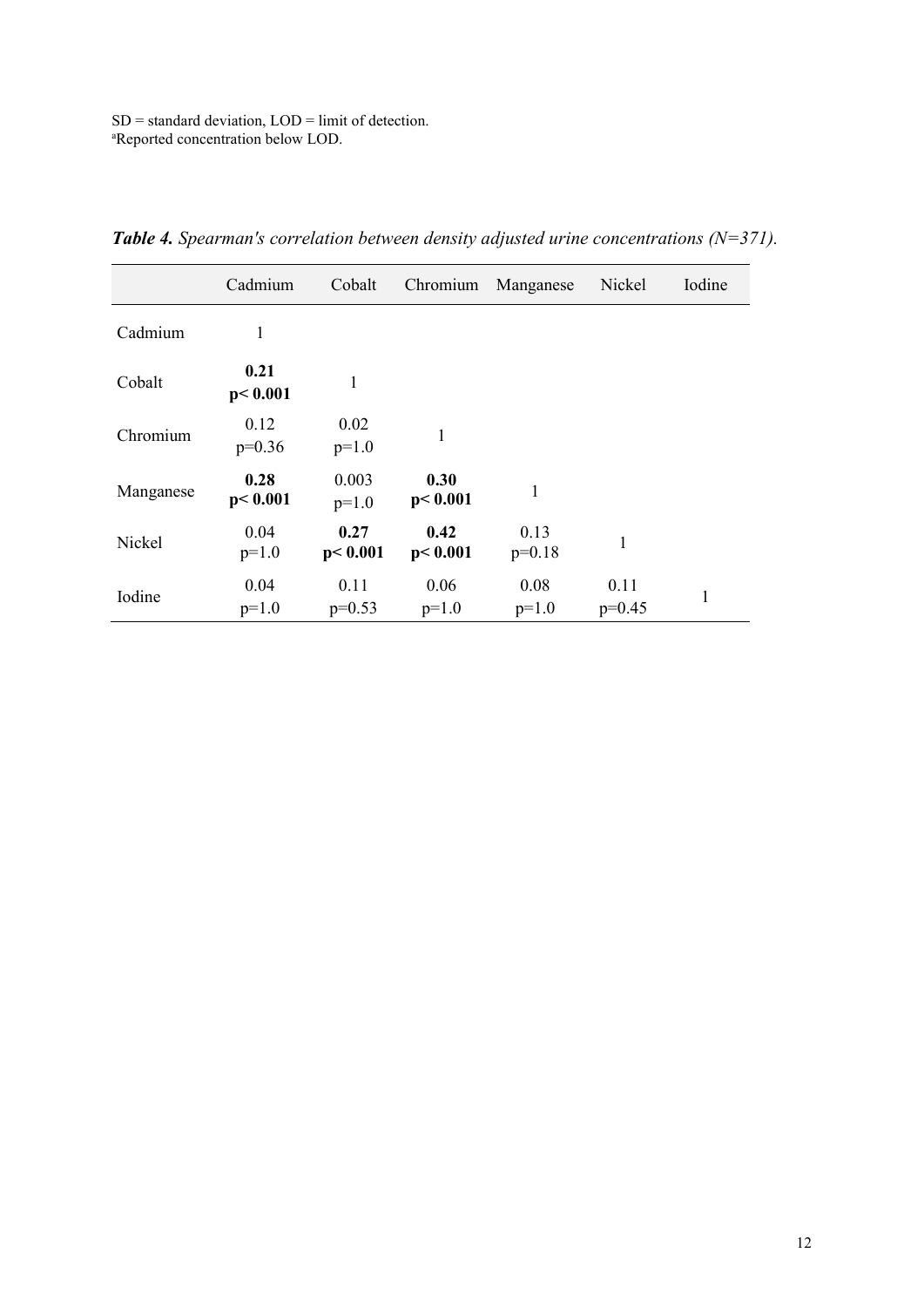#### *Temporal trends*

Temporal trends for the analysed elements are presented in [Table 5](#page-12-0), both from univariate analyses and multivariate analyses adjusted for possible temporal changes in personal characteristics. Urine levels (medians and 95% CI) for each sampling year are shown in Figure 1. No temporal trend was observed for cadmium which are in agreement with other studies within the Health-related environmental monitoring program (HÄMI) reporting no trends for cadmium in urine from women at age 20–29 and 50–59, in Skåne, Västra Götaland, Stockholm and Norr- and Västerbotten (2002-2018) and for cadmium serum levels in children (1990- 2014) (NV/IMM, 2022).

<span id="page-12-0"></span>The results for chromium and nickel show that urine levels have decreased during the study period 2009-2020 with a mean decrease of 8.8% and 3.5% per year, respectively. No temporal trend was observed for cobalt, manganese and iodine. No temporal trend in urine concentrations of nickel was observed in Germans students (age 20-29) sampled 2002-2009 (Becker et al. 2013). To our knowledge no other temporal trends in urine concentrations of chromium and nickel have been published and the reasons for the decreasing trends in the present study are unknown. Per capita intakes estimated from the Swedish market basket survey showed similar intakes of chromium and nickel in 2010 and 2015 (Livsmedelsverket, 2017).

| Univariate analysis |              |               | Multivariate analysis <sup>a</sup> |             |               |              |         |           |
|---------------------|--------------|---------------|------------------------------------|-------------|---------------|--------------|---------|-----------|
| Change per year     |              |               | Change per year                    |             |               |              |         |           |
| <b>Elements</b>     | Mean $(\% )$ | 95% CI        | p                                  | $\mathbf n$ | Mean $(\% )$  | 95% CI       | p       | $R^2$ (%) |
| Cadmium             | 0.9          | $-0.9/2.7$    | 0.34                               | 366         | $0.6^{\circ}$ | $-1.1/2.5$   | 0.49    | 8.7       |
| Cobalt              | $-0.6$       | $-2.6/1.4$    | 0.54                               | 366         | $-0.3$        | $-2.3/1.8$   | 0.80    | 8.5       |
| Chromium            | $-3.0$       | $-0.9/-5.1$   | 0.006                              | 363         | $-3.5$        | $-1.5/-5.5$  | 0.001   | 4.7       |
| Manganese           | $-2.7$       | $-5.3/0.03$   | 0.052                              | 359         | $-2.0$        | $-4.5/0.5$   | 0.12    | 3.3       |
| Nickel              | $-8.1$       | $-5.7/ -10.5$ | < 0.001                            | 364         | $-8.8$        | $-6.4/-11.1$ | < 0.001 | 15.5      |
| Iodine              | 0.4          | $-1.8/1.0$    | 0.56                               | 366         | $-0.9$        | $-2.3/0.5$   | 0.21    | 10.7      |

*Table 5. Annual change in urine levels of elements (density-adjusted) in first-time mothers between 2009 and 2020 (N=371).* 

<sup>a</sup>Adjusted for maternal age, pre-pregnancy body mass index (BMI), weight gain during pregnancy, weight loss from delivery to time of sampling, education, smoking, vegetarian diet, and season of sampling.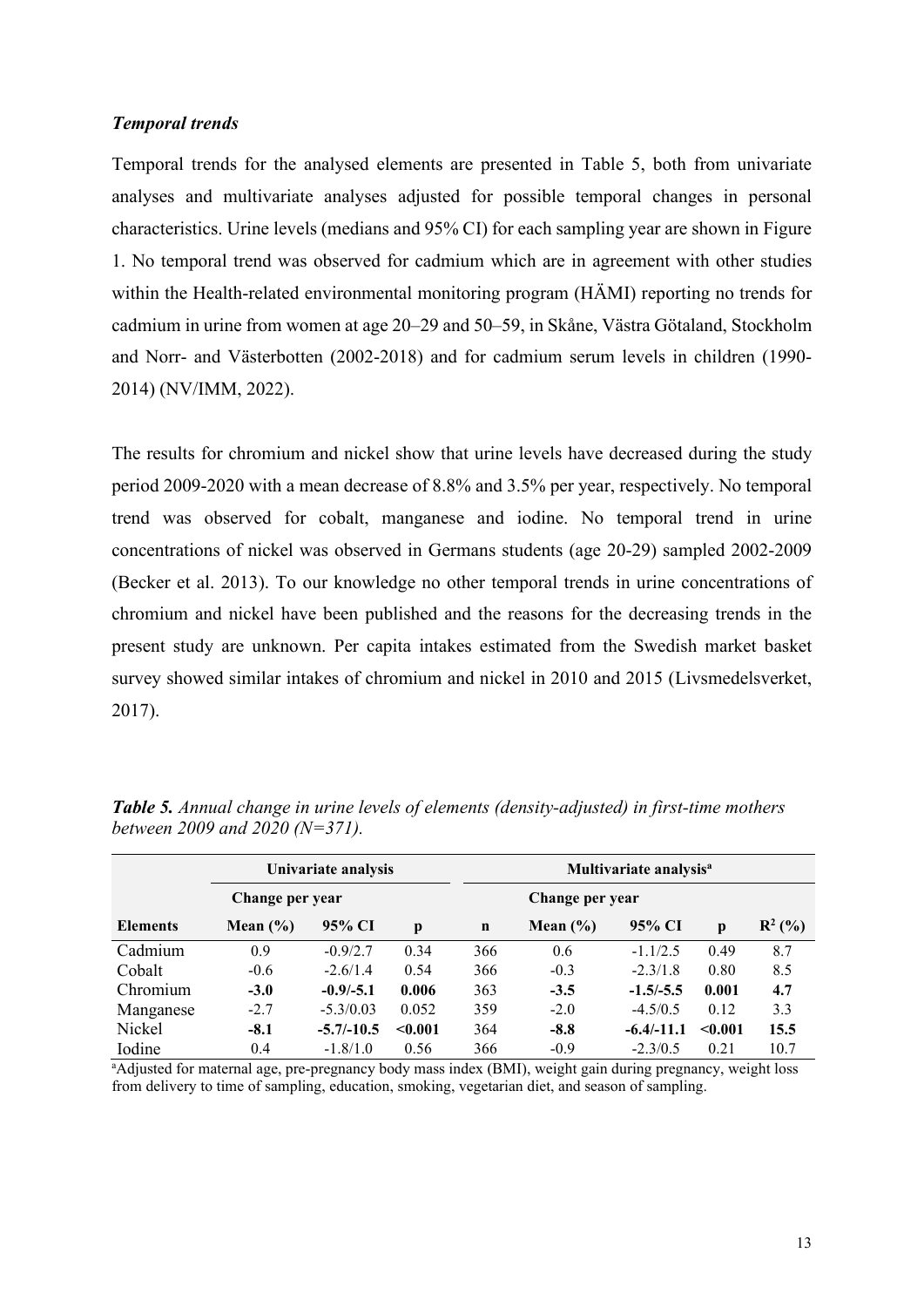

*Figure 1. Density adjusted levels (median and 95% CI) of Cadmium (a), Cobalt (b), Chromium (c), Manganese (d), Nickel (e), and Iodine (f) in urine samples from first-time mothers, sampled three weeks after delivery during 2009-2020, N=371.*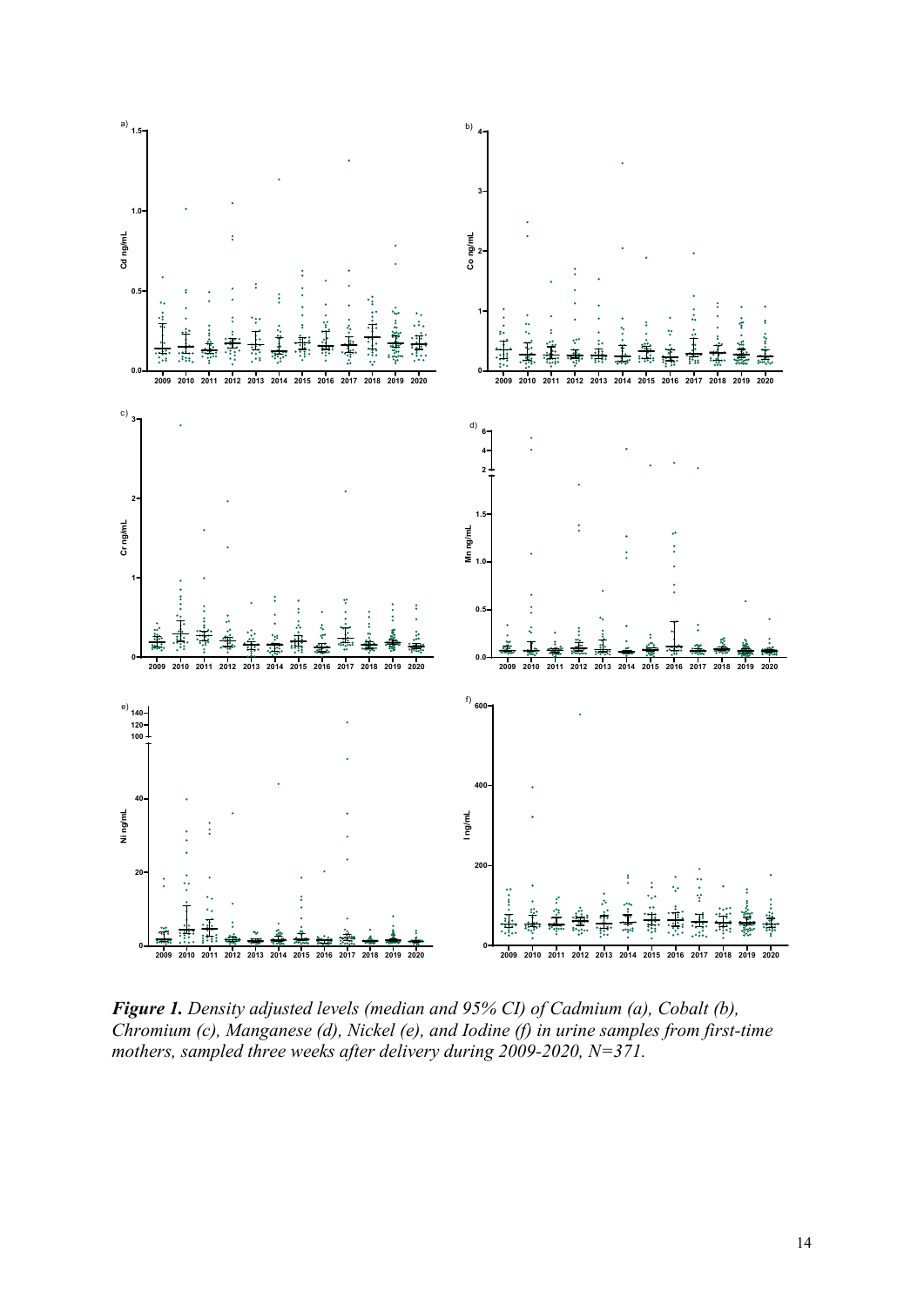#### *Associations with smoking and vegetarian diet*

Adjusted mean urine concentrations of cadmium were significantly higher among smokers and former smokers compared with non-smokers (Figure 2). Among mothers with cadmium levels above 0.5 µg/g creatinine, 58% were non-smokers and among mothers with lower levels 80% were non-smokers. Since tobacco smoking is known to contribute to cadmium exposure (EFSA, 2009) the observed difference was expected.

Adjusted mean urine concentrations of cadmium, cobalt and iodine were significantly higher among vegetarians compared with non-vegetarians (Figure 2). Among the mothers with cadmium levels above 0.5 µg/g creatinine, 18% were vegetarians and among mothers with lower levels 9% were vegetarians. Higher cadmium levels in vegetarians could be due to lower iron status (Haider et al. 2018) and a subsequent increased cadmium uptake (EFSA, 2009). In addition, vegetarian food such as grains, potatoes and vegetables contain much higher levels of cadmium than animal products. According to the Swedish market basket survey, cereal products and potatoes both contain around 25µg cadmium/kg in median, whereas meat and fish had median levels around 2-5 µg/kg (Livsmedelsverket, 2017).

The higher levels of cobalt seen among vegetarians might be explained by low iron status among vegetarians or higher levels of cobalt in vegetarian food than in animal based food (Livsmedelsverket, 2017). Iron deficiency or depleted iron stores are common among vegetarians (Haider et al. 2018, Sebastiani et al. 2019) but also among pregnant women (Åkesson et al. 2002) and in an iron deficient state cobalt absorption is enhanced (Meltzer et al. 2010).

Higher iodine levels in vegetarians was however not expected since previous studies have indicated that vegetarians have low levels of iodine and are recommended iodine supplementation (Weikert et al. 2020, Schuepbach et al. 2017, Groufh-Jacobsen etal. 2020). In a study of pregnant women from northern Sweden the number of participants using supplements was significantly higher in the group with high levels of urinary iodine compared with those with low levels of iodine (Stråvik et al. 2021). In the same study it was also observed that women who used iodized table salt during pregnancy had higher levels of urinary iodine compared with those who used non-iodised table salt (Stråvik et al. 2021). The number of vegetarians did not differ between the high and low iodine group, however the study of pregnant women from northern Sweden had only 2% vegetarians, compared to 10% in the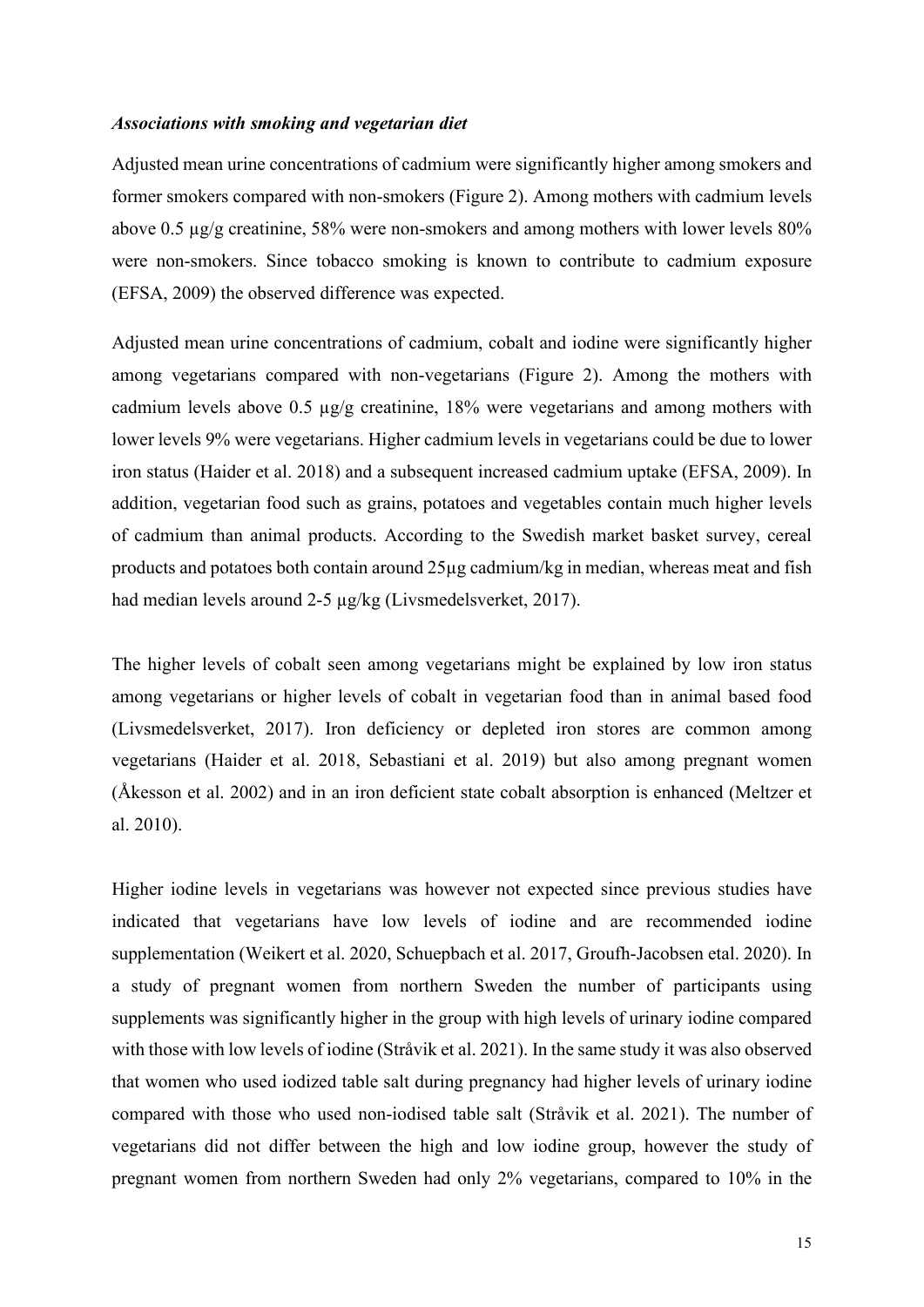present study (Stråvik et al. 2021). It is difficult to explain higher iodine concentrations in vegetarians in the present study. However, it may be due to chance or possibly due to a higher use of iodine supplements in vegetarians.



*Figure 2. Adjusted means (95% confidence interval) of urine concentrations in mothers samples 2009-2020 according to smoking and vegetarian diet. The means were calculated and compared using ANCOVA and a linear model, and were adjusted for age, pre-pregnancy BMI, weight gain during pregnancy, weight loss after delivery, education, sampling year and season. Non-smoker N=290, former smoker N=67, smoker N=14, non-vegetarian N=322, vegetarian N=35. \*=significantly different (p<0.05) from non-smoker or non-vegetarian.*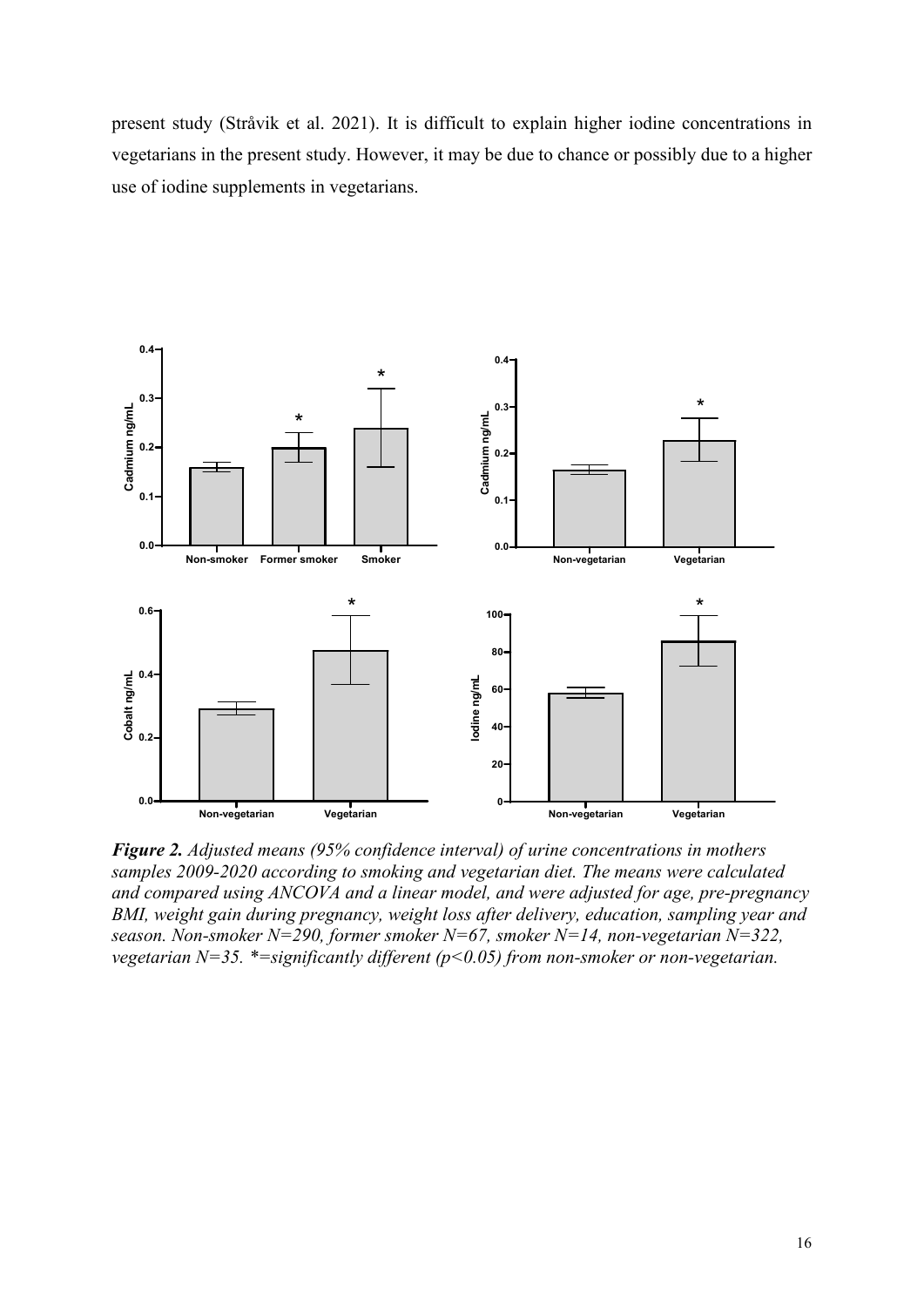#### <span id="page-16-0"></span>**CONCLUSION**

In agreement with other biomonitoring studies in Sweden, no trend was observed for cadmium urine levels in first-time mothers sampled 2009-2020. The concentrations of cadmium were however relatively high and in the same range as in older Swedish women (50-59 years), possibly due to that all women were sampled 3 weeks after their first pregnancy. About 7% of the mothers had levels above  $0.5 \mu g/g$  creatinine where negative effects on the skeleton have been observed.

The only temporal trends observed were decreasing levels of chromium and nickel. The reason for this is unclear. Notable was the low urinary iodine levels. This is not uncommon but highlights the importance of maintaining appropriate iodine levels during pregnancy.

Cadmium levels in urine from smokers and former smokers showed, as expected, higher levels compared to women who stated that they were non-smokers. Levels of cadmium, cobalt and iodine were higher in vegetarians. Higher levels of cadmium and cobalt may be due to low iron status, which is more common in vegetarians.

#### <span id="page-16-1"></span>**ACKNOWLEDGEMENT**

We thank the Swedish Environmental Protection Agency for financial support. Appreciation is expressed to the participating women and to Marianne Leimar who assisted in recruitment, interviewing, and sample collection. The laboratory technicians are acknowledged for technical assistance.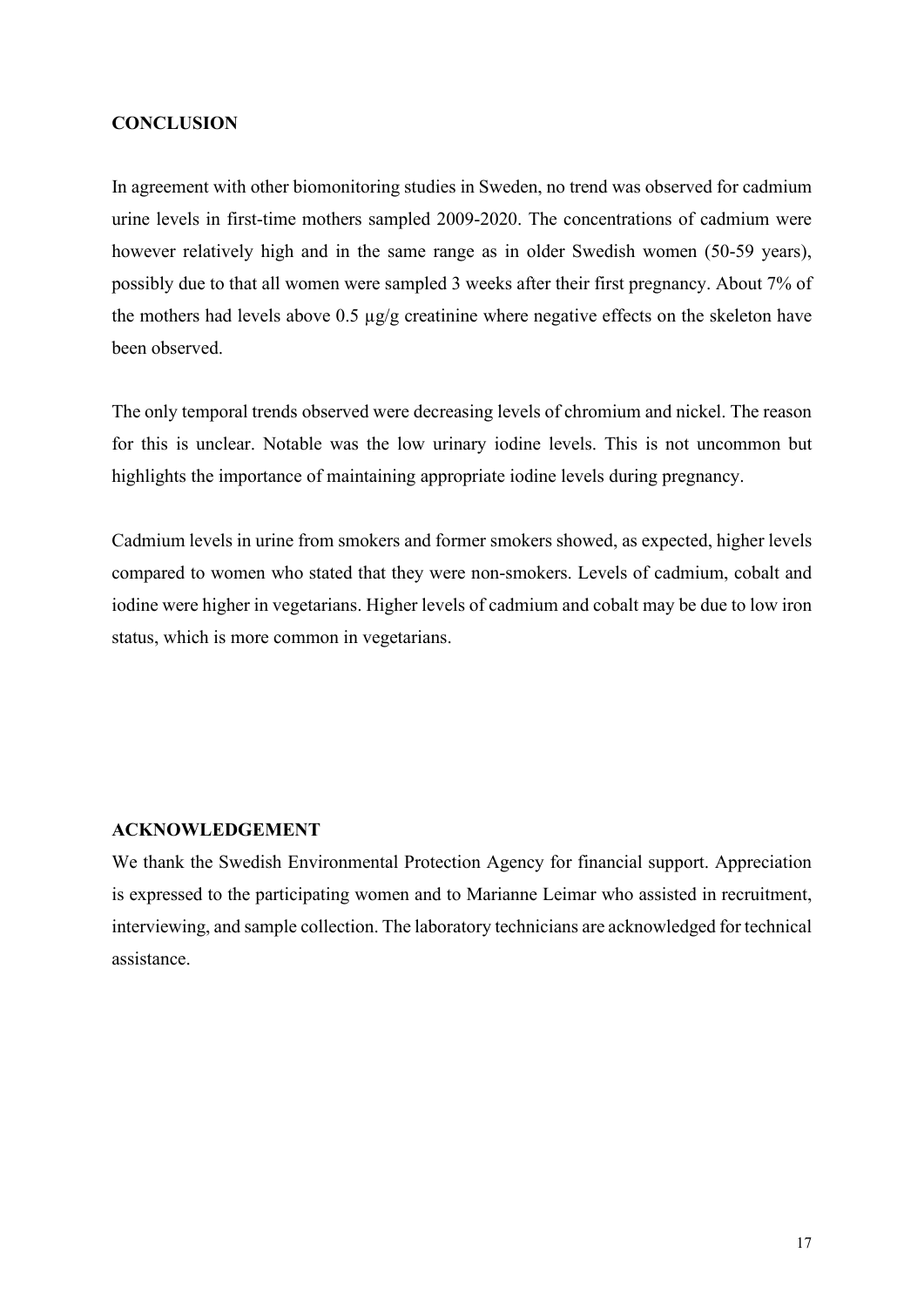### <span id="page-17-0"></span>**REFERENCES**

ATSDR 2004. Agency for Toxic Substances and Disease Registry, Toxicological profile for cobalt. Atlanta, U.S.: U.S. Department of Health and Human Services, Public Health Service; 2004

ATSDR 2012. Agency for Toxic Substances and Disease Registry, Toxicological profiles Manganese. [https://www.atsdr.cdc.gov/toxprofiles/tp151](https://www.atsdr.cdc.gov/toxprofiles/tp151-c2.pdf)-c2.pdf

Barany E, Bergdahl I, Schütz A, Skerfving S, Oskarsson A. 1997. Inductively coupled plasma mass spectrometry for direct multi-element analysis of diluted human blood and serum. J. Anal. At. Spectrom. 12, 1005.

Barregård L, Sallsten G, Harari F, Andersson EM, Forsgard N, Hjelmgren O, Angerås O, Fagman E, Persson M, Lundh T, Borné Y, Fagerberg B, Engström G, Bergström G. 2021. Cadmium Exposure and Coronary Artery Atherosclerosis: A Cross-Sectional Population-Based Study of Swedish Middle-Aged Adults. Environ Health Perspect 129(6):67007.

Becker K, Schroeter-Kermani C, Seiwert M, Rüther M, Conrad A, Schulz C, Wilhelm M, Wittsiepe J, Günsel A, Dobler L, Kolossa-Gehring M. 2013. German health-related environmental monitoring: assessing time trends of the general population's exposure to heavy metals. Int J Hyg Environ Health 216(3):250-254.

Berglund M, Palm B, Åkesson A. 2010. Cadmium exposure in a risk group. Rapport Naturvårdsverket

Bjermo H, Sand S, Nalsen C, Lundh T, Enghardt Barbieri H, Pearson M, Lindroos AK, Jonsson BA, Barregard L, Darnerud PO. 2013a. Lead, mercury, and cadmium in blood and their relation to diet among Swedish adults. Food Chem Toxicol, 57, 161-169.

Bjermo H, Ax E, Cantillana T, Glynn A, Darnerud PO, Lindroos AK. 2013b. Miljöföroreningar i blod och urin och kopplingar till rapporterat matintag i Riksmaten 2010- 11 – resultatsammanställning. Rapport Naturvårdsverket

CDC 2017. Centers for Disease Control and Prevention. Fourth National Report on Human Exposure to Environmental Chemicals. Updated Tables, January 2017, Volume One.

CDC 2022. Centers for Disease Control and Prevention. Urinary Chromium (2017 - 2018). [https://www.cdc.gov/exposurereport/report/pdf/cgroup7\\_URXUCM\\_2011](https://www.cdc.gov/exposurereport/report/pdf/cgroup7_URXUCM_2011-p.pdf)-p.pdf

EFSA 2009. Scientific Opinion, Cadmium in food. The EFSA Journal.

EFSA 2013. Scientific Opinion on Dietary Reference Values for manganese. The EFSA Journal.

EFSA 2014. Scientific Opinion on Dietary Reference Values for iodine. The EFSA Journal.

EFSA 2020. Scientific Opinion, Update of the risk assessment of nickel in food and drinking water. The EFSA Journal.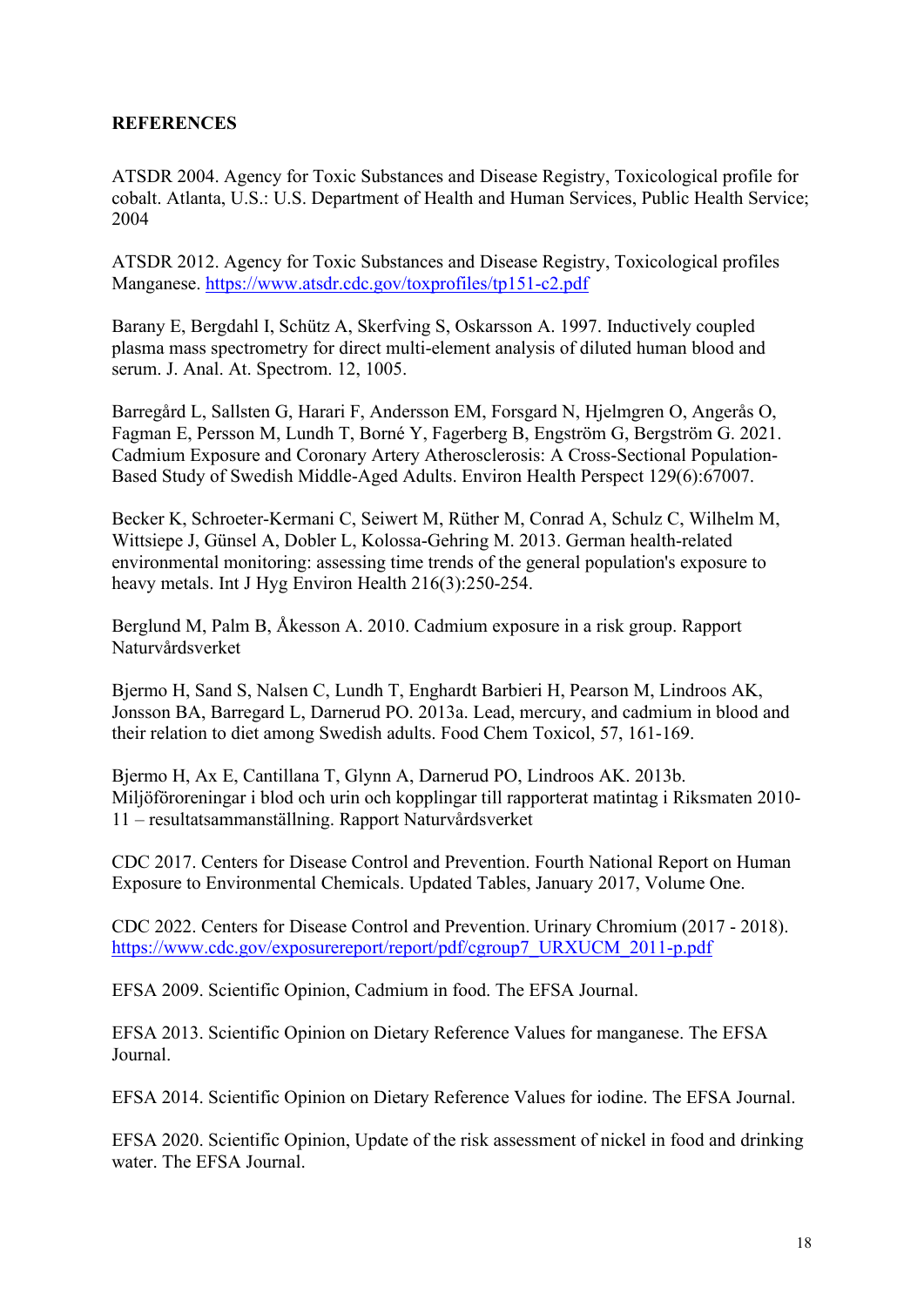Gad S.C. 2014. Encyclopedia of Toxicology (Third Edition), Pages 996-998.

Gustin K, Barman M, Skröder H, Jacobsson B, Sandin A, Sandberg AS, Wold AE, Vahter M, Kippler M. 2021. Thyroid hormones in relation to toxic metal exposure in pregnancy, and potential interactions with iodine and selenium. Environ International 157: 106869

NV/IMM 2022. IMM, Hälsorelaterad miljöövervakning, Tidsserier och data [https://ki.se/imm/tidsserier](https://ki.se/imm/tidsserier-och-data)-och-data

Haider LM, Schwingshackl L, Hoffmann G, Ekmekcioglu C. 2018. The effect of vegetarian diets on iron status in adults: A systematic review and meta-analysis. Crit Rev Food Sci Nutr 58(8):1359-1374.

Julin B, Vahter M, Amzal B, Wolk A, Berglund M, Akesson A. 2011. Relation between dietary cadmium intake and biomarkers of cadmium exposure in premenopausal women accounting for body iron stores. Environ Health, 10, 105.

Järup L, Åkesson A. 2009. Current status of cadmium as an environmental health problem. Toxicol Appl Pharmacol 238:201-208.

Kim Y, Park JK, Choi Y, Yoo CI, Lee CR, Lee H, Lee JH, Kim SR, Jeong TH, Yoon CS, Park JH. 2005. Blood manganese concentration is elevated in iron deficiency anemia patients, whereas globus pallidus signal intensity is minimally affected. Neurotoxicology 26(1):107– 111.

Kippler M, Broberg K, Wennberg M, Hovgard A, Sällsten G, Assarsson E, Lundh T. 2020. Biomonitorering av kadmium i urin hos svenska och utländska kvinnor. Rapport Naturvårdsverket

Lamkarkach F, Ougier E, Garnier R, Viau C, Kolossa-Gehring M, Lange R, Apel P. 2021. Human biomonitoring initiative (HBM4EU): Human biomonitoring guidance values (HBM-GVs) derived for cadmium and its compounds. Environ Int 147:106337.

Livsmedelsverket 2017. Swedish Market Basket Survey 2015. Livsmedelsverkets rapportserie nr 26/2017. Uppsala, Sweden: Livsmedelsverket.

Lozano M, Murcia M, Soler-Blasco R, Casas M, Zubero B, Riutort-Mayol G, Gil F, Olmedo P, Grimalt JO, Amorós R, Lertxundi A, Vrijheid M, Ballester F, Llop S. 2022. Exposure to metals and metalloids among pregnant women from Spain: Levels and associated factors. Chemosphere 286(Pt 2):131809

Meltzer HM, Branstæter AL, Borch-Iohnsen B, Ellingsen DG, Alexander J, Thomassen Y, Stigum H, Ydersbond TA. 2010. Low iron stores are related to higher blood lead concentrations of manganese, cobalt and cadmium in non-smoking, Norwegian women in the HUNT2 study. Environ Res 110:497–504.

Miles EA, Vahlberg T, Calder PC, Houttu N, Pajunen L, Koivuniemi E, Mokkala K, Laitinen K. 2022. Iodine status in pregnant women and infants in Finland. Eur J Nutr. In print.